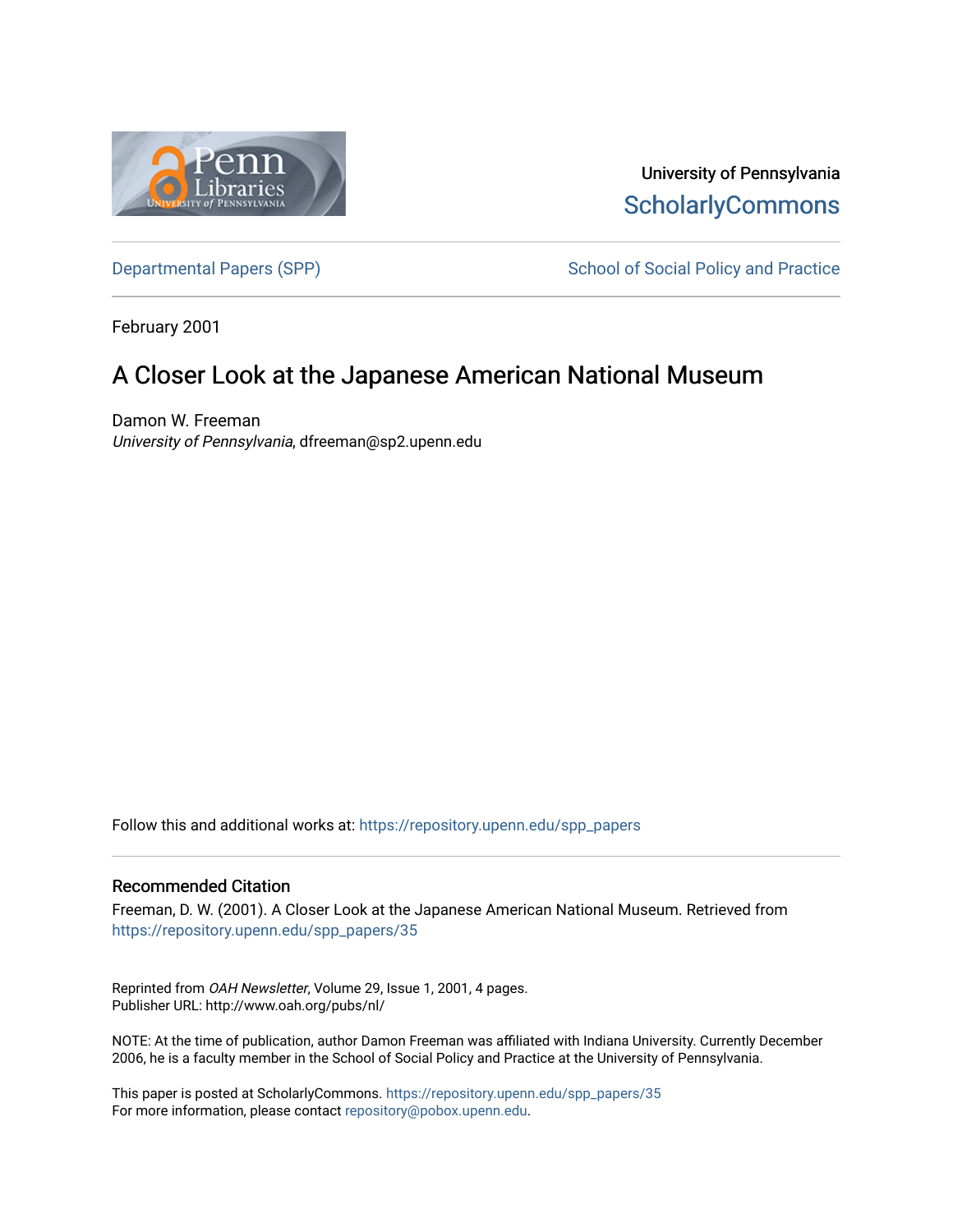## A Closer Look at the Japanese American National Museum

#### **Abstract**

Los Angeles has prided itself as a city living on the edge, always setting the trend for the rest of America. Indeed, it became a magnet for many Americans fleeing Midwestern farms, southern plantations, Indian reservations, and east coast cities searching for a new life. Perhaps more than any other metropolis, L.A. is a city of neighborhoods defined by foreign immigration. One such neighborhood, Little Tokyo, has become the center of an effort to preserve the story of Japanese Americans.

### **Comments**

Reprinted from OAH Newsletter, Volume 29, Issue 1, 2001, 4 pages. Publisher URL: http://www.oah.org/pubs/nl/

NOTE: At the time of publication, author Damon Freeman was affiliated with Indiana University. Currently December 2006, he is a faculty member in the School of Social Policy and Practice at the University of Pennsylvania.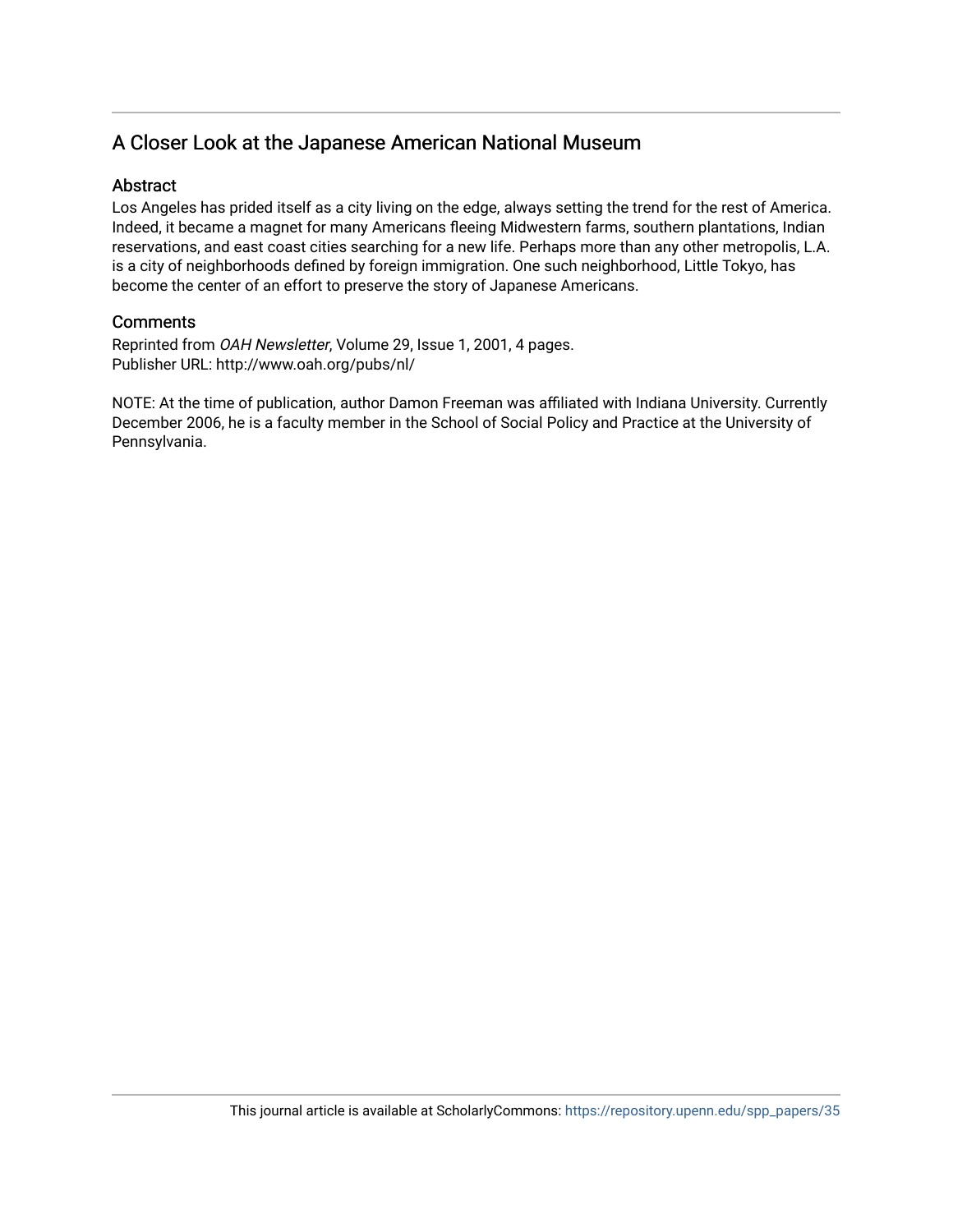### **A Closer Look at the Japanese American National Museum**

Damon Freeman, Organization of American Historians

(From the *OAH* Newsletter, 29 (February) 2001, A1, A14. Copyright [c] 2001. Organization of American Historians. <http://www.oah.org/>All rights reserved.)

Los Angeles has prided itself as a city living on the edge, always setting the trend for the rest of America. Indeed, it became a magnet for many Americans fleeing Midwestern farms, southern plantations, Indian reservations, and east coast cities searching for a new life. Perhaps more than any other metropolis, L.A. is a city of neighborhoods defined by foreign immigration. One such neighborhood, Little Tokyo, has become the center of an effort to preserve the story of Japanese Americans.

At the heart of this preservation effort is the Japanese American National Museum, the only one of its kind in the United States. Situated inside a long abandoned but recently renovated Buddhist temple, the building dates to 1925 and was used by Japanese immigrants (or Issei) as a house of worship and neighborhood center. During World War II the temple became a storage site for the property of Issei and their native-born children (or Nissei) who had been ordered to internment camps. By 1969, the building had been sold and was destined for demolition.

In 1982, a group of prominent Japanese American businessmen and World War II veterans began exploring the possibility of establishing a museum of the Japanese American experience. By 1985, the Japanese American National Museum was incorporated as a nonprofit institution. With backing from the Los Angeles Community Redevelopment Agency, the California State Legislature, and numerous citizen groups, the Museum purchased and renovated the temple, which opened in 1992. Once used as a part of the federal government's plan to remove all Japanese Americans from the West Coast, the temple now preserves stark evidence of one of the darker moments in American history.

Approaching the building on First Street, visitors are greeted by a small red sign hanging above the doorway of the former temple. Next door an 85,000-square-foot pavilion rises from the concrete. Built in 1999, the new pavilion more than doubled the amount of space available to the Museum. Like its older half, the pavilion's galleries feature contemporary Japanese American artists as well as World War II internment exhibits.

Once inside, Museum volunteers welcome visitors and answer their questions. Some of the volunteers lived through World War II and willingly share their experiences. Receiving on average 170,000 visitors annually, the Museum generates a wide variety of emotions. "For Japanese Americans, the history on display reminds them of their experiences or the experiences of their loved ones," says Chris Komai, the Museum's Public Information Manager. "[The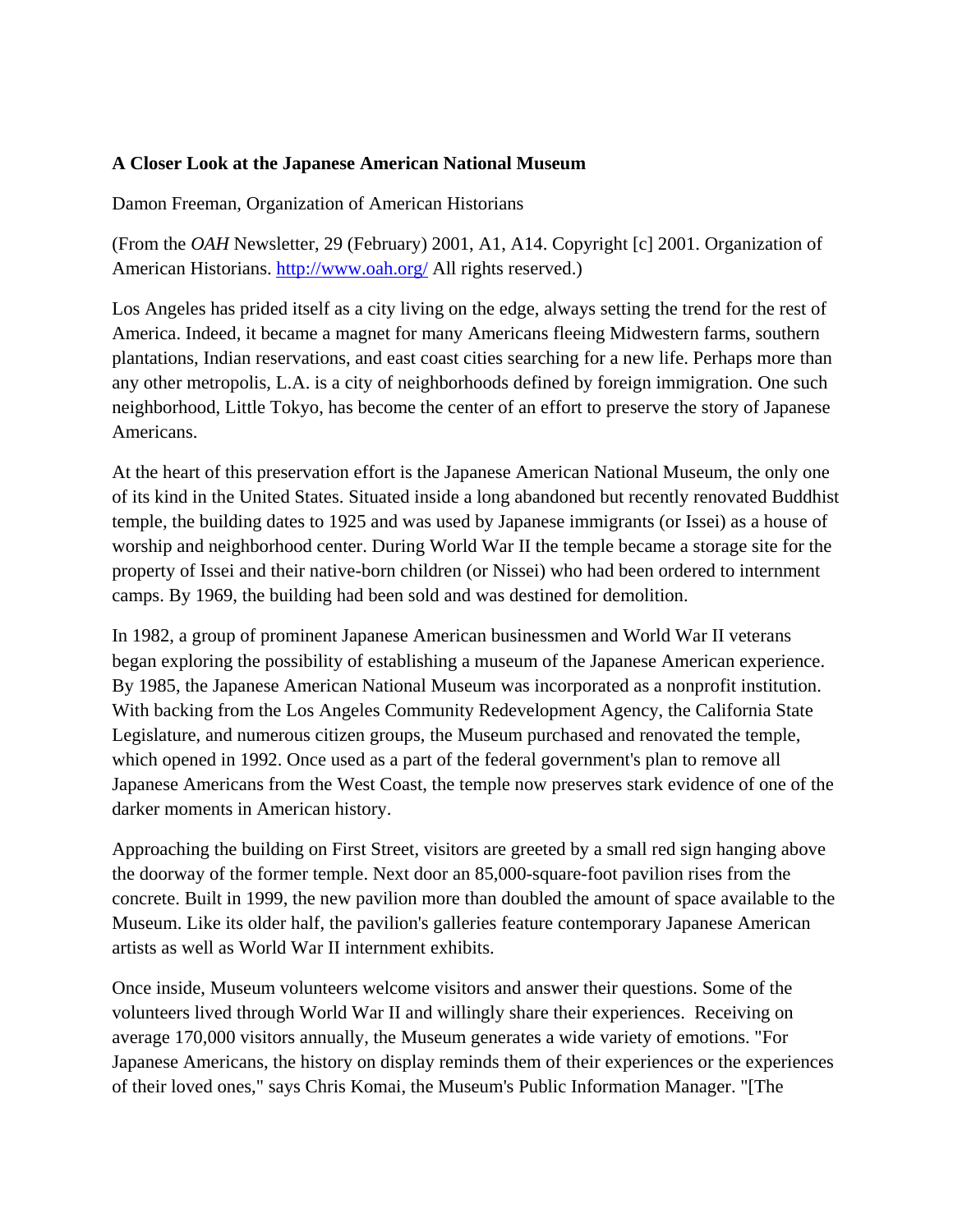unconstitutional mass incarceration of 120,000 Japanese Americans by the U.S. government during World War II has an enormous impact on all visitors."

Many of the exhibits on display are quite moving. "Dear Miss Breed: Letters from Camp" chronicles the efforts by Clara Breed, the Children's Librarian at the San Diego Public Library from 1929 to 1945. After the bombing of Pearl Harbor and the subsequent removal of all Japanese Americans living on the West Coast, Breed distributed stamped and addressed postcards to Japanese American children as they were ordered to the San Diego train station. She encouraged them to write her and describe their lives in the camps.

Breed also sent books and care packages to the children. One young writer, Louise Ogawa, spoke of her happiness at receiving a sweater from Breed and described the lack of heat in her Arizona camp schoolroom in the middle of January. Breed held onto the letters and gave them to one of her former correspondents, Elizabeth Yamada. Realizing the significance of these letters, Yamada donated them to the Museum in 1993.

Another exhibit, "The Life and Work of George Hoshida: A Japanese American's Journey," looks at Hoshida, an artist and community leader who lived in Hawaii and was arrested two days after the bombing of Pearl Harbor. During the next three years, Hoshida was incarcerated at Kilauea Military Camp in Hawaii, Lordsborg and Santa Fe, New Mexico, Jerome, Arkansas, and finally Gila River, Arizona, where Hoshida was released in September 1945.

Hoshida drew many sketches of community life in the various camps. One sketch shows a group of boys playing softball, while another highlights the prison camp-like feel to Lordsborg. His artwork and personal correspondence, deposited at the Museum, provide insight into the many ways that interned Japanese Americans attempted to get on with their lives despite their illegal imprisonment.

Although many of the exhibits at the Museum understandably focus on the World War II experience, others look at Japanese American life both before and after the war. On display now through the OAH meeting is "For a Greener Tomorrow: Japanese American Gardeners in Southern California." The exhibit surveys the contributions made by Japanese American gardeners after they were barred from leasing farmland in southern California during the early 1900s. Other exhibits include "More Than a Game: Sport in the Japanese American Community" and "Allen Say's Journey: The Art and Words of a Children's Book Author."

Like many cultural institutions, the Museum strives to broaden its audience beyond its geographical base. One such initiative is the National School Project (NSP). Beginning in 1993, the NSP created a network of secondary school teachers from around the nation dedicated to furthering multicultural education. It holds workshops, training sessions, and a summer institute that bring teachers together for networking and curriculum development. The Museum has also sponsored traveling exhibitions and has digitized many of its collections. Teachers and scholars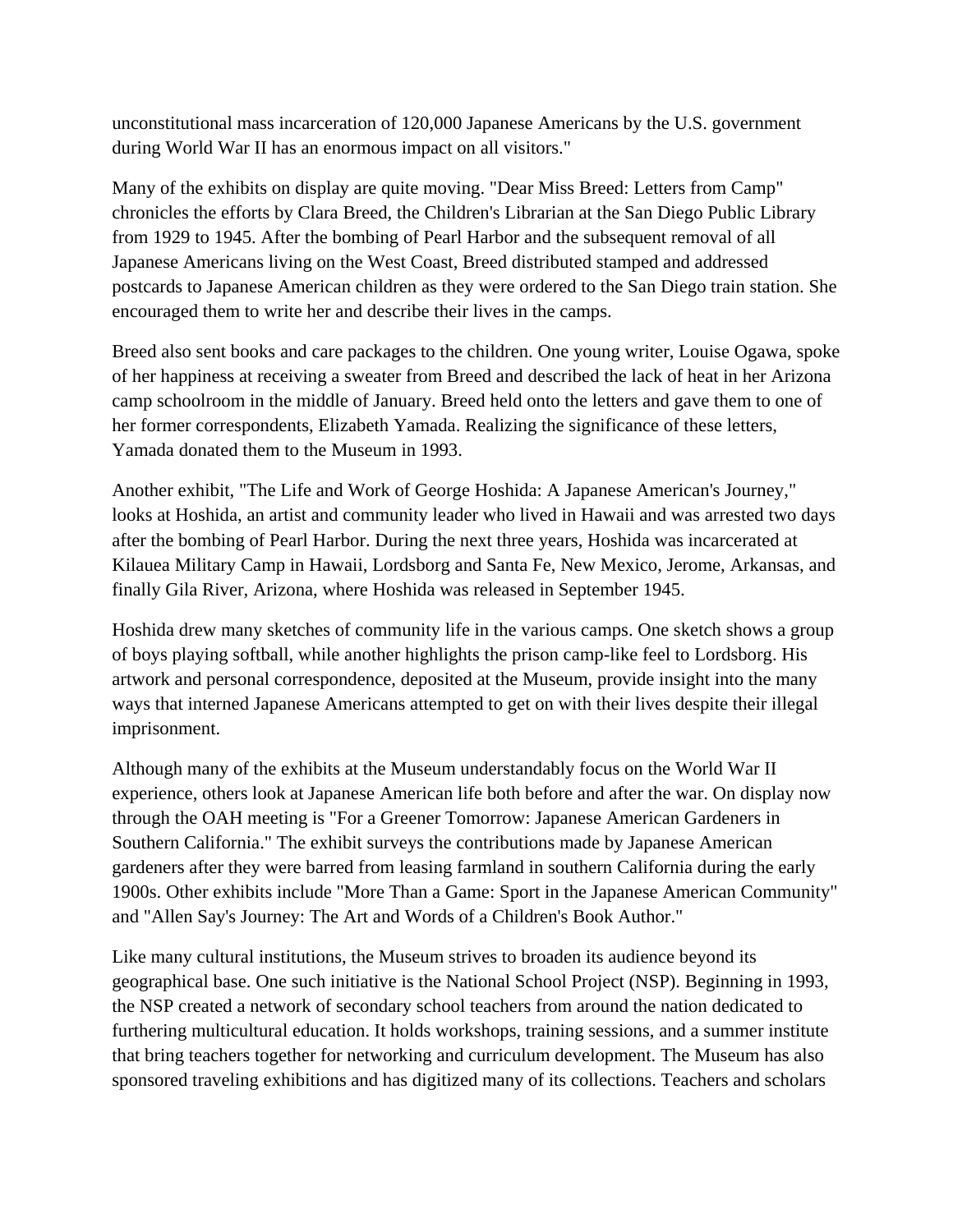can visit its website (<http://www.janm.org>) to find letters, artwork, photographs, and oral recordings for use in the classroom.

As museums and other cultural institutions have grown during the past few decades, they have become engines for economic and community development. Similar to the original temple which houses the older part of the Museum, much of the surrounding neighborhood had fallen into decay by the 1960s. Little Tokyo, as the area was called, was formed during the 1880s and 1890s as Japanese immigrated to Los Angeles. By the 19308, increasing numbers of Nissei were moving away from the area for the suburbs, and community leaders began organizing Nissei Week as a way of maintaining commercial and cultural links.

The wholesale removal of Japanese Americans emptied the community during World War II, but at the end of the war many Issei and Nissei returned briefly. Like other Americans, returning camp internees joined the nationwide exodus to the suburbs during the 1950s and left Little Tokyo behind. By the 1960s, a number of Japanese Americans became alarmed as the neighborhood's heritage was threatened by commercial development. They resolved to rehabilitate the area, establishing the Little Tokyo Redevelopment Project in 1970. In 1986, they succeeded in placing thirteen buildings along First Street (including the temple housing the Museum) on the National Register of Historic Places. Indeed, the Museum not only serves as a preservation site for Japanese Americans, but combines with the surrounding area to form a larger community of Japanese American heritage in Los Angeles.

As a part of the redevelopment of Little Tokyo, commercial developers are required to commit a half percent of the cost of new projects for landscaping or public art. As a result, building and park entrances around the neighborhood feature visual amenities that transmit the cultural heritage of Japanese Americans. In a sense, the entire neighborhood acts as a museum.

For example, a bronze sculpture of Japanese American photographer Toyo Miyatake's camera sits outside the Japanese American National Museum. Miyatake opened a studio in Little Tokyo in 1923 and was later interned at Manzanar Camp during World War II, He smuggled a camera into the camp and secretly recorded his experiences for posterity. Fifty years later, a bronze replica of Miyatake's camera projects images of his work onto a window of the Museum, allowing pedestrians to experience some of the Museum's exhibits without actually entering the building.

The Japanese American National Museum has clearly become a success story in its short history as a cultural institution. While retaining the primary sources so necessary to the work of academic historians, it also functions to "stir emotions in visitors to help create a greater interest in American history," says Komai, "While our mission is to preserve and tell the story of Americans of Japanese ancestry as an integral part of U.S. history, this won't do much good if people don't come and they don't remember. And people are more likely to remember if they feel some emotion while learning."